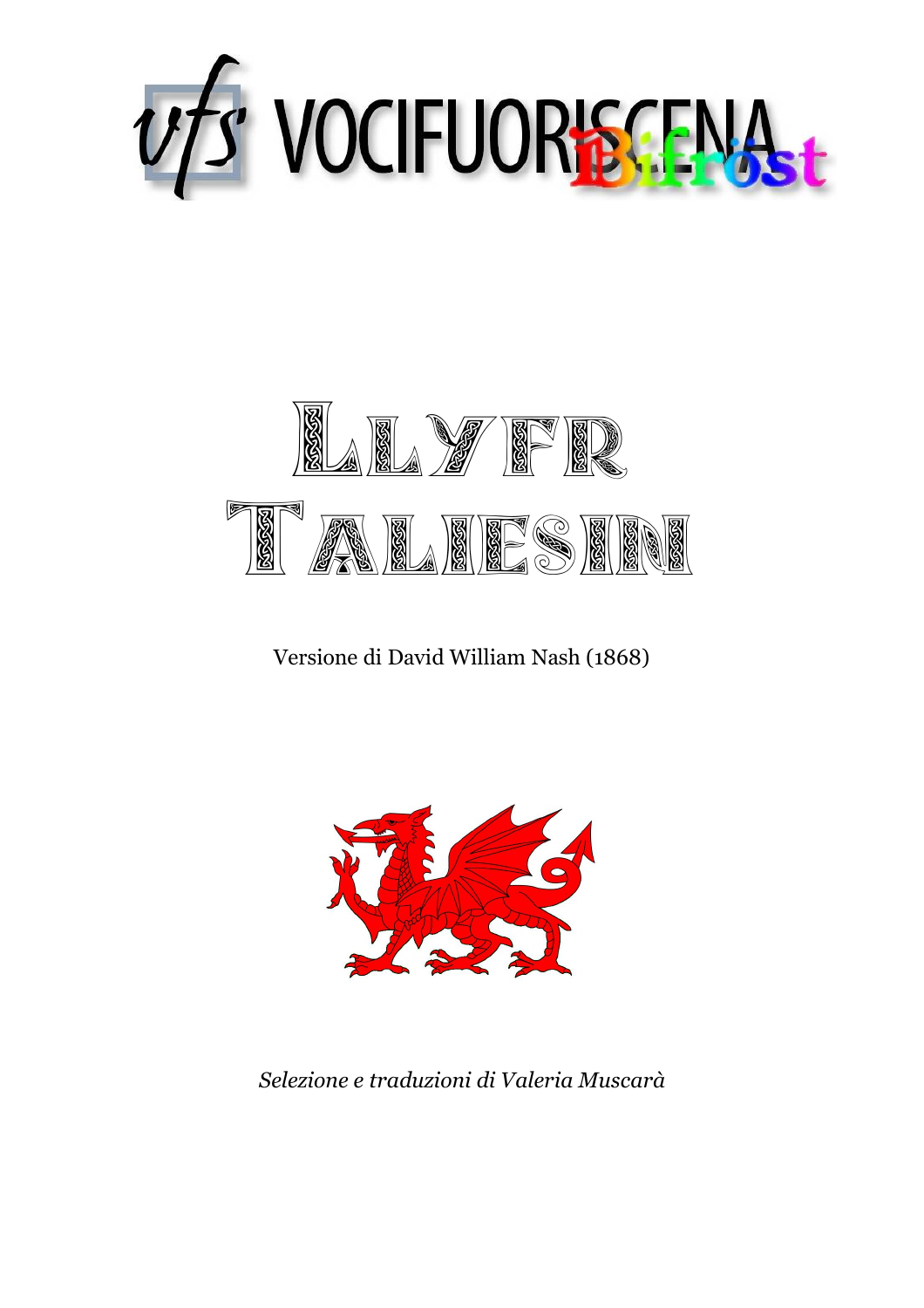## **X. Daronwy**

O Dio proteggi il santuario dalla vasta, dilagante inondazione; innanzitutto respingendo di nuovo l'oppressione attraverso il mare. Quale capo è stato più grande di lui, o Daronwy? Egli non è la mia difesa intorno al nobile santuario. C'è un mistero che è più grande dello scagliare la lancia di Goronwy? Meravigliose le sue formule magiche. La bacchetta magica di Mâthonwy quando arrivò nel bosco spuntarono frutti in abbondanza sulle sponde del Gwyllyonwy. Cynan la ottenne al tempo in cui governava. Ci sarà il ritorno ancora, sulla marea e sulla spiaggia di quattro capi sovrani e il quinto non [sarà] inferiore, un eroe forte e potente, allevato in Britannia. Le donne parleranno in modo eloquente [di lui]. Agli altri che sono in prigionia [giungerà] abbondanza da lungo desiderata di idromele e di cavalleria. Due regine verranno una vedova e una radiosa sposa, con ali di ferro, per governare sugli uomini. Verrà una stirpe dalla terra di Roma le loro canzoni e canti i loro inni e distribuzioni, sotto la quercia e il biancospino e le loro canzoni saranno in armonia. Un cane per tirare, un cavallo per correre un bue per incornare un maiale per scavare. La quinta bella forma che fece, fu Gesù. della veste di Adamo, in origine,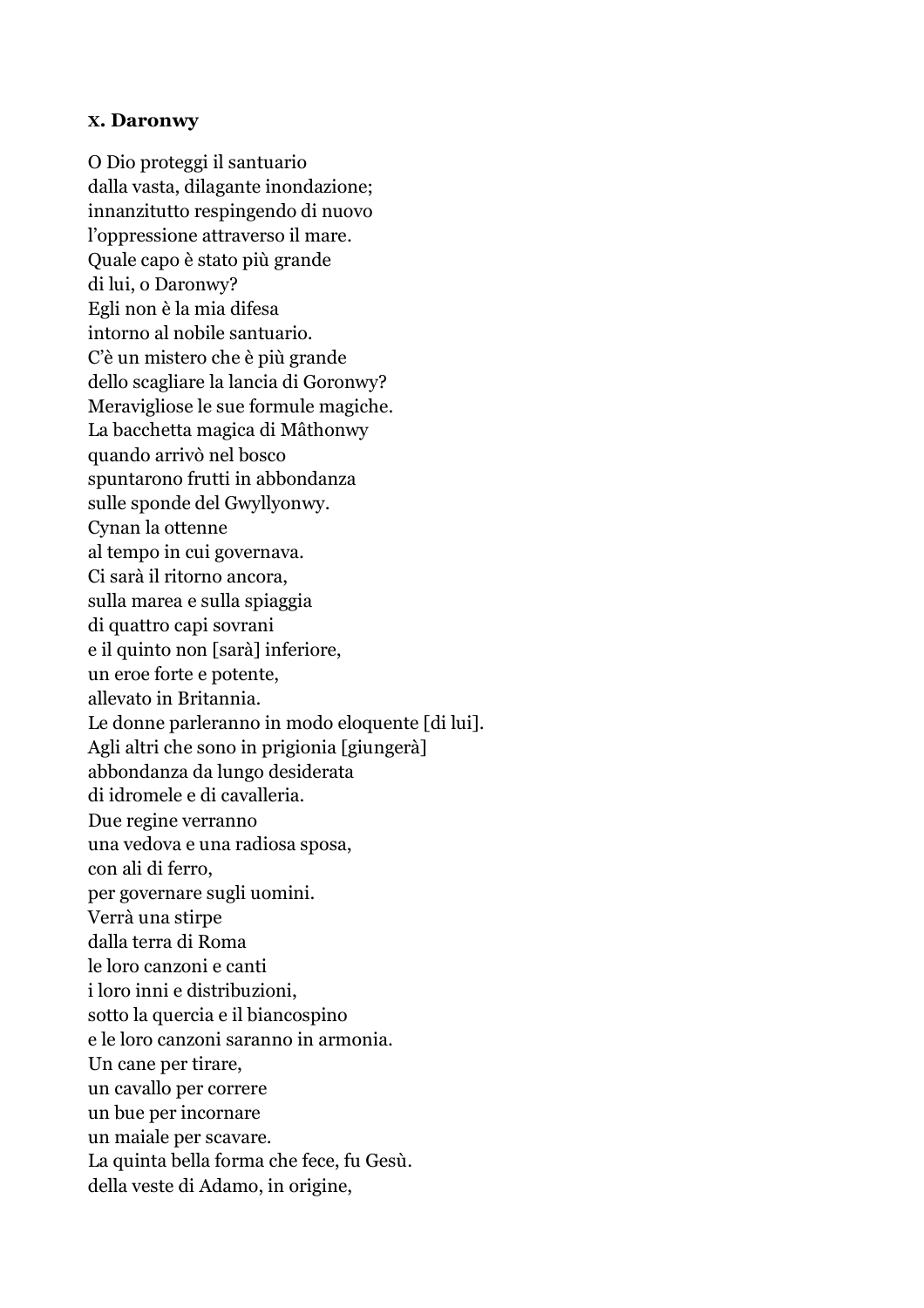il fogliame degli alberi, bello il suo aspetto, un'appropriata copertura esso era ed è stato. Quando i Gallesi ingiustamente saranno cacciati, otterranno un'altra terra, dove saranno amati. Io ho saltato, salto dopo salto, oltre la rupe. Uno stivale è buono se per caso sei ferito. La pira funeraria di Rhun è, secondo il suo volere, tra Caer Rian e Caer Rywg tra Din Eiddyn e Din Eiddwg. Chiaramente vedono quale sia il suo aspetto. Da un fuoco assai piccolo si produce gran fumo. Nell'eterno Dio è la mia grande difesa.

#### **X.** *Daronwy*

*O God, protect che sanctuary from the widely spreading flood: first, in driving back the oppression across the sea. What chief has been greater than he, Daronwy? He is not my protection around the lofty sanctuary. Is there a mystery which is greater. than the darting of the spear of Goronwy? Wonderful its magic lore. The magic wand of Mathonwy, when it came into the wood, caused an abundance of fruit (to appear) on the banks of Gwyllyonwy. Kynon obtained it, at the time when he ruled. There are coming again, over tide, over strand, four chief rulers, the fifth not inferior, a hero strong and mighty, nourished in Britain Women shall be eloquent [about him]. The others in captivity [shall come] the long-desired abundance of mead and horsemanship. There shall come two queens, a widow and a fair bride, with iron wings, to rule over men. There shall come a race, from the land of Rome, their song and chants, their hymns and sprinklings, under oak and thorns*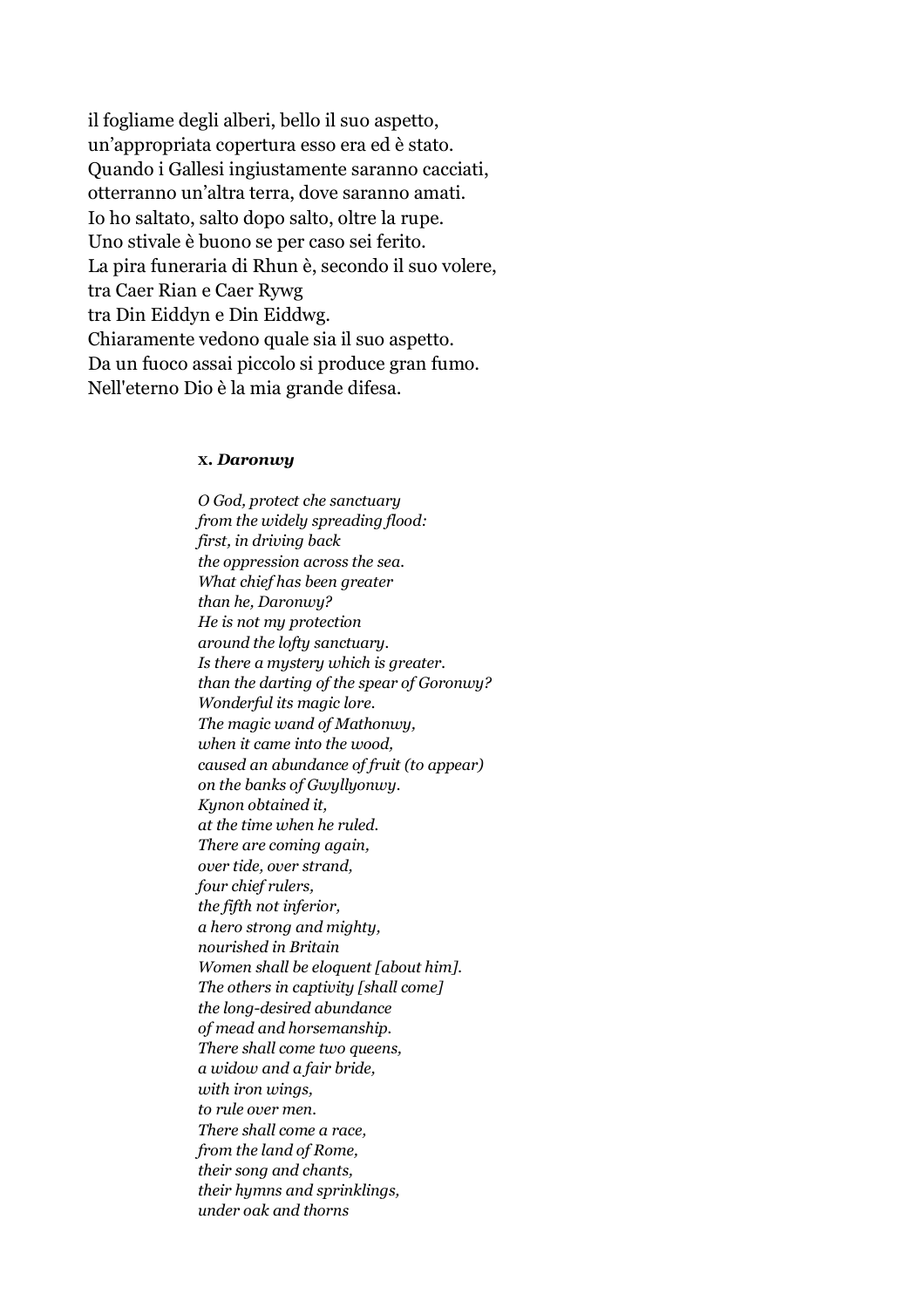*with their songs in tune. A dog to pull, a horse tu run, a steer to gore, a hog to burrow. The fifth fair form he made was Jesus, of the clothing of Adam originally, the foliage of trees, fair their appareance; an apt covering they were and have been. When the Cymry shall be unjustly driven out another land shall be obtained where they shall be loved. I have leaped, leap by leap, over the crag, A boot is good lest hurt be taken. The funeral pile of Rhun is, by his desire, between Caer Rian and Caer Rywg, between Din Eiddyn and Din Eiddwg. They see clearly who see its appearance. From a very little fire there is a great productin of smoke. In the eternal God is my great defence.*

# **XXIII. Eulogia di Cynan Garwyn figlio di Brochwael**

[*non presente in Nash*]

# **XVI. Un disegno del mondo**

Egli fu grande e generoso con coloro di cui dominò il paese; egli fu il più munifico e meraviglioso dei principi; forte fu il veleno, dolore per i suoi compatrioti; egli sconfisse Dario tre volte in battaglia. Ma non rimarrà il più grande nella terra di Dario, colui che porta le piume; la febbre colse il conquistatore, raggiungendolo più lontano del colpo della lancia. Alessandro in dorate catene: ahimè, per il prigioniero! Non fu remota la sua prigionia; la morte venne in quel luogo e spense l'ardore dell'esercito; nessuno sarà in debito verso di lui. Ricoperto, va alla sua tomba arricchita con scintillanti ornamenti. Il generoso Alessandro lì ottenne, la terra di Syr e Siriol e la terra di Siria; e la terra di Dinifdra e la terra di Dinitra; la terra di Persia e Mersia, e la terra di Cana; e le isole di Pleth e Phletheppa; e la città di Babilonia e Agascia la grande;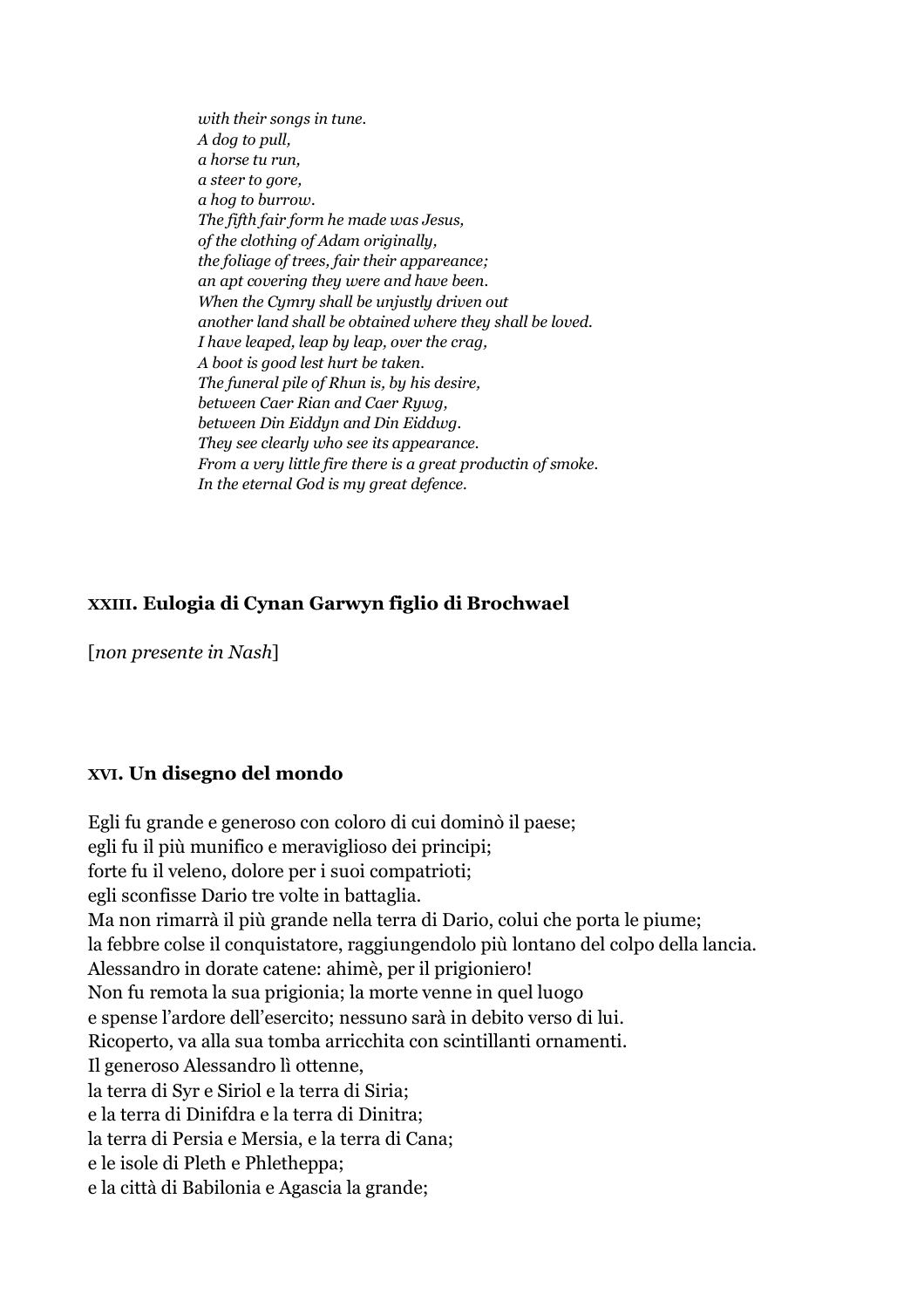e la terra di Galldarus, di poco valore, in quanto grande fatica, si spende lì, sulla zolla della terra. Ed essi conseguirono i loro scopi, com'era loro intento, e presero ostaggi in Europa, e presero le spoglie di tutti i paesi conosciuti sulla terra. Furiosi, avidi, lascivi, si riversarono sopra di essa; gli animi si accendono nel vedere le loro devastazioni. Delle battaglie di Poro, quando se ne parlava, sazi furono i corvi, le loro teste si sporcarono (di sangue). Dei soldati del Mago, quando se ne parlava, il tuo paese non ti chiederà ragione delle sue devastazioni? Non ci sarà per te liberazione dall'estrema fatica? Per l'ansia e la fatica e le avversità centomila milioni perirono per la sete. Invano essi stanno cercando i loro soldati. Avvelenato fu l'eroe prima che potesse raggiungere la sua dimora. Piuttosto che questo, sarebbe meglio che fosse stato soddisfatto. C'è per noi un benefico Signore di una splendida terra, la terra dell'Eternità, la regione della vasta comunità, io sono felice se tu sarai accolto in essa; e quanti mi udiranno, possa il loro sonno essere il migliore, che facciano quanto basta per compiacere a Dio prima di essere rivestiti di terra.

### **XVI***. Sketch the World*

*He was strong and handsome by whom the country was ruled; he was the most bountiful and most beautiful of princes; strong was the poison, woe to his countrymen; he vanquished Darius three times in battle. But he will not remain supreme in the land of the plume-bearing Darius; fever, a farther reaching vanquisher than the thrust of the spear, overtook him. Alexander in golden fetters — alas! for the prisoner, not remote his imprisonment; death came to the place, and took away the impulse of the army; no one can be a debtor to him. Covered up he goes to his grave enriched with glittering ornaments. Generous Alexander obtained there, the land of Syr and Siriol, and the land of Syria; and the land of Dinifdra, and the land of Dinitra; the land of Persia and Mersia, and the land of Cana; and the islands of Pleth and Phletheppa; and the city of Babylon, and Agascia the Great; and the land of Halldarus, of little worth, until much toil is employed on the sod of the earth there. And they performed their purpose according to their intention, and subjected hostages in Europe, and took the spoils of all the known countries of the earth. Wrathful, lustful, lecherous, they pour over here; breasts are burning at beholding their devastation. Of the battles of Porus when it shall be told,*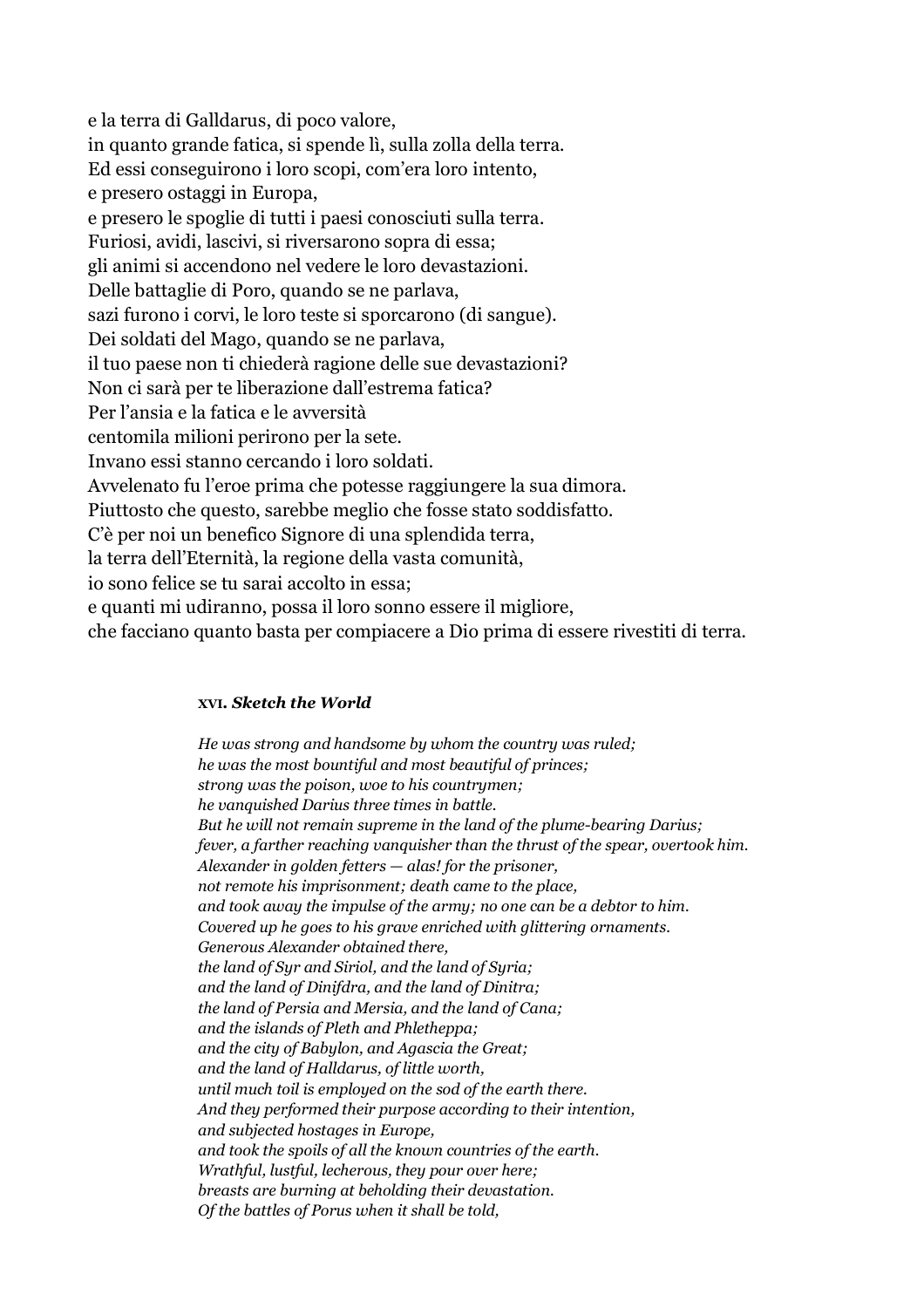*satiated were ravens, their heeds were spotted (with blood). Of the soldiers of the Magician when it shall be told, will not thy country be inquiring of thee how it was devastated? Will there not be to thee a deliverance from the extreme fatigue? Through anxiety and toil and hardships a hundred thousand millions perished with thirst. Vainly were they searching after their soldiers. Poisoned was the hero before he could reach his habitation. Rather than this, it were better he had been contented. To us there is a beneficent Lord of a glorious land, the land of Eternity, the region of a great community, I am content if thou be included in it; and whoever shall hear me may his sleep be the better, they do enough who please God before they are clothed with earth.*

## **XVII. Il pettorale di Alessandro**

Sulla faccia della terra egli fu tormentato. Non comprende Dio tre persone, una, il figlio benedetto? Gloriosa la Trinità. Figlio di Dio, egli è. Figlio dell'uomo, egli è. Un figlio meraviglioso, figlio del munifico Dio. Figlio della Vergine Maria. Figlio, servo, Signore. Grande il suo destino, in parte generato dalla razza di Adamo e Abramo, della stirpe di David, l'abile oratore, variamente aveva cantato. Egli portò via con la sua parola dal cieco e dal sordo tutte le loro pene. Per tutti i deboli, per tutti, è certo, una città come rifugio.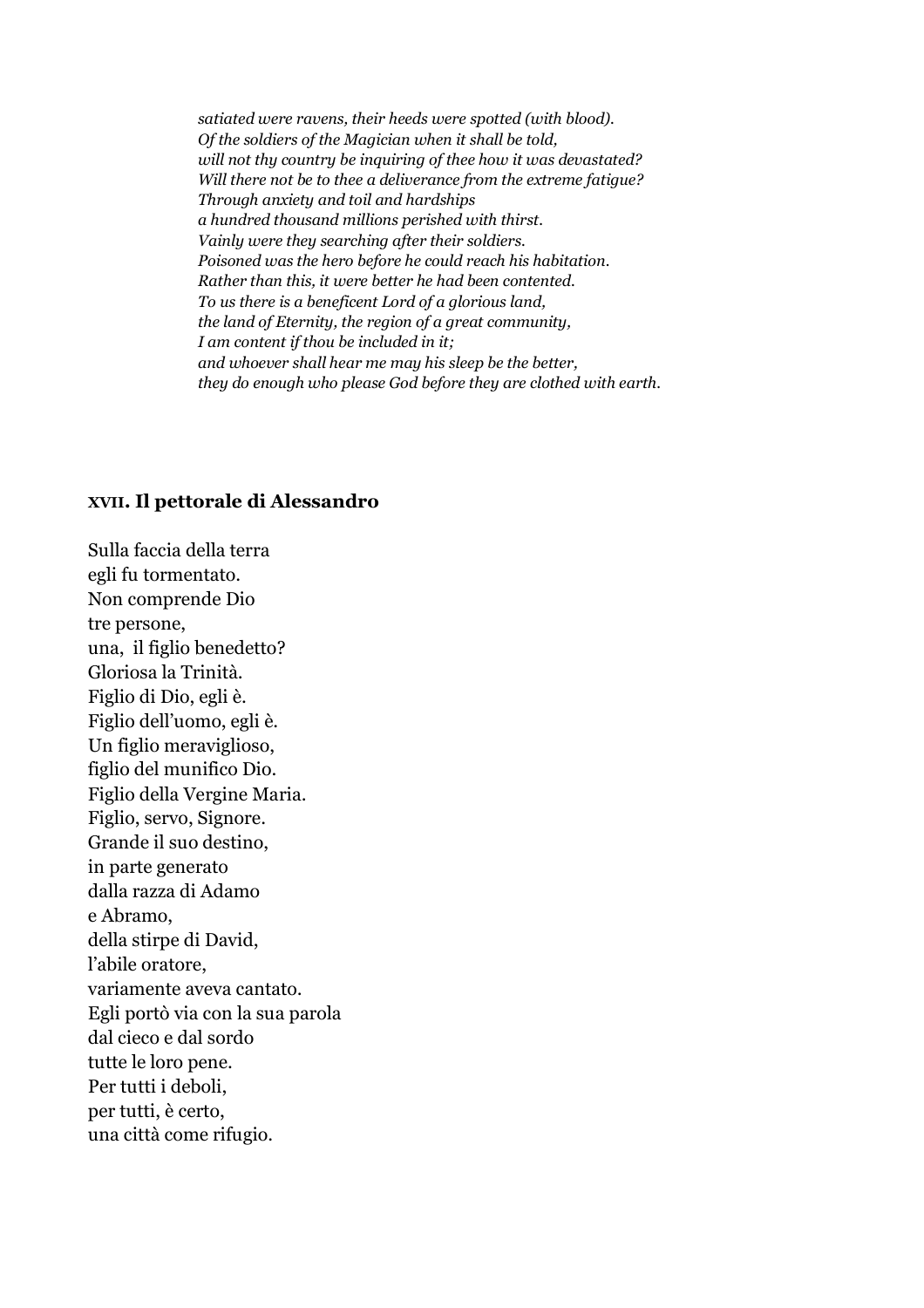#### **XVI***. The breastplate of Alexander*

*On the surface of the earth he was afflicted. Does not God comprehend three persons, one the blessed son? Glorious the Trinity. Son of God he is. Son of man he is. One son wonderful, son of the bountiful God. Son of the Virgin Mary. Son, servant, Lord. Great his destiny, in part begotten of the race of Adam and Abraham, of the line of David, the skilful speaker, variously he sung. He took away by his word from the blind and deaf all their sadness. For all the weak, for all, it is certain, a city of refuge.*

## **XL. Elegia di Ercwlf**

La terra gira, così la notte segue il giorno. Quando visse il rinomato Ercwlf, capo del battesimo? Ercwlf disse che non aveva considerato la morte. Lo scudo di Mordei fu rotto da lui. Ercwlf, impetuoso, irrequieto, pose in ordine quattro colonne di uguale altezza, rosso oro su di esse, un lavoro non facile da credere, non sarà creduto facilmente. Il caldo del sole non lo tormentò; nessuno arrivò più vicino al cielo di quanto arrivò lui. Ercole colui che frantuma le mura,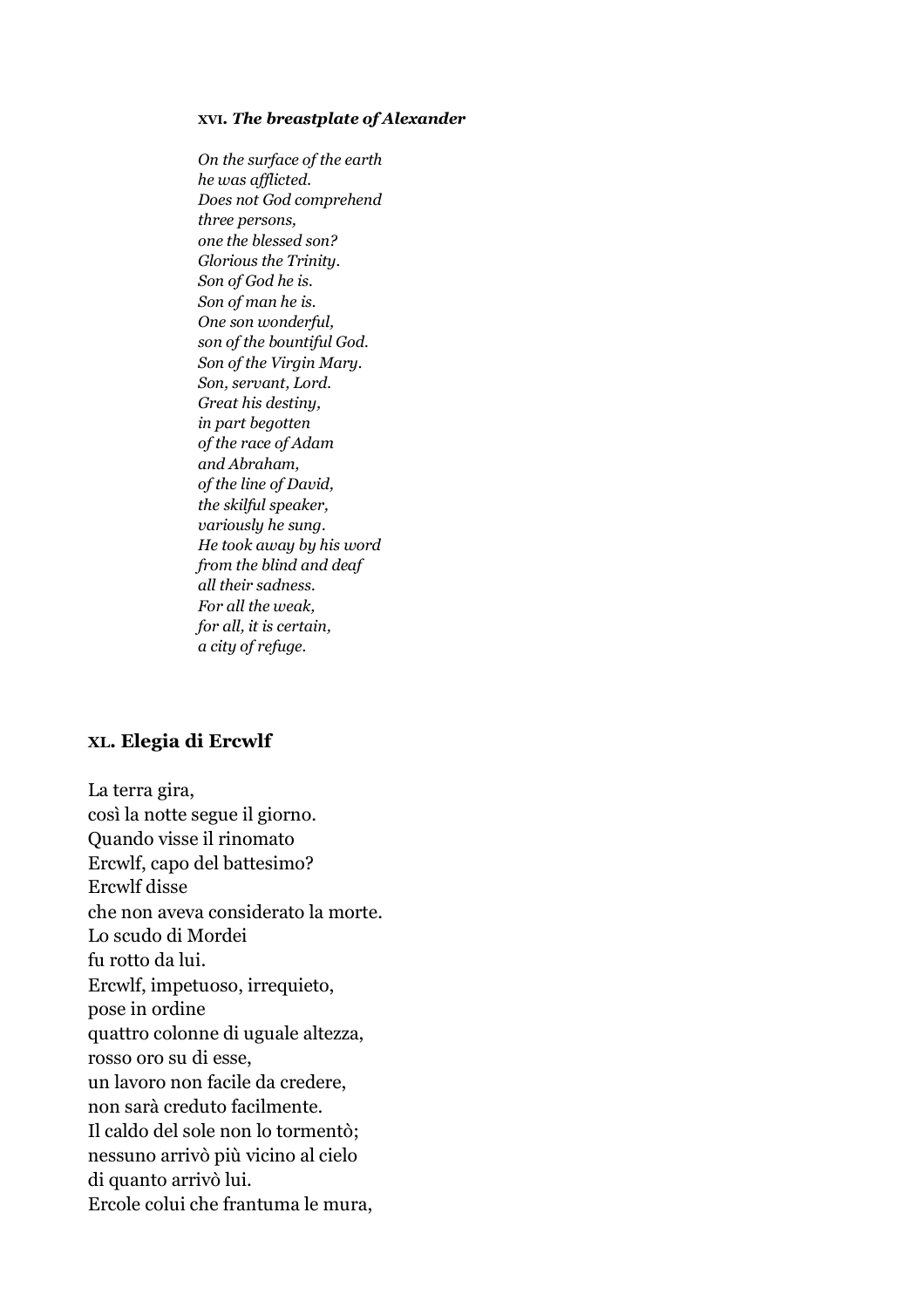tu sei sotto la sabbia; possa la Trinità darti un misericordioso giorno del giudizio.

#### **XL***. The Elegy of Ercwlf*

*The earth turns, so night follows day. When lived the renowned Ercwlf, chief of baptism? Ercwlf said he did not take account of death. The shield of Mordei by him was broken. Ercwlf place in order, impetuous, frantic, four columns of equal height, red gold upon them, a work not easily to be believed, easily believed it will not be. The heat of the sun did not vex him; none went nearer heaven than he went. Ercwlf the wall-breaker, thou art beneath the sand; may the Trinity give thee a merciful day of judgement.*

## **XLVI. Elegia di Cunedda**

Io sono appassionato come Taliesin. Dedico il mio poema alla lode del battesimo. Il battesimo la cosa più preziosa nella nostra liturgia. Ci fu una lotta sulle rocce e sulle scogliere e nella pianura. Tremante a causa di Cunedda l'inceneritore, in Caer Weir e Caer Liwelydd; tremante era l'alleanza nemica. Ci fu un completo mare di fuoco oltre le onde del mare; l'eroe disperse come polvere gli uomini che si ritiravano; quando la terra avrà [qualcuno] migliore di lui? Come il turbinio del vento contro le livide lance; il capo del suo clan, in sua presenza si sentì in completa sicurezza e fiducioso nell'amicizia. Le vesti dei Bardi furono abilmente lavorate in conformità con i Canoni. La morte di Cunedda amaramente piango. Compianto è il forte senza paura nel parlare;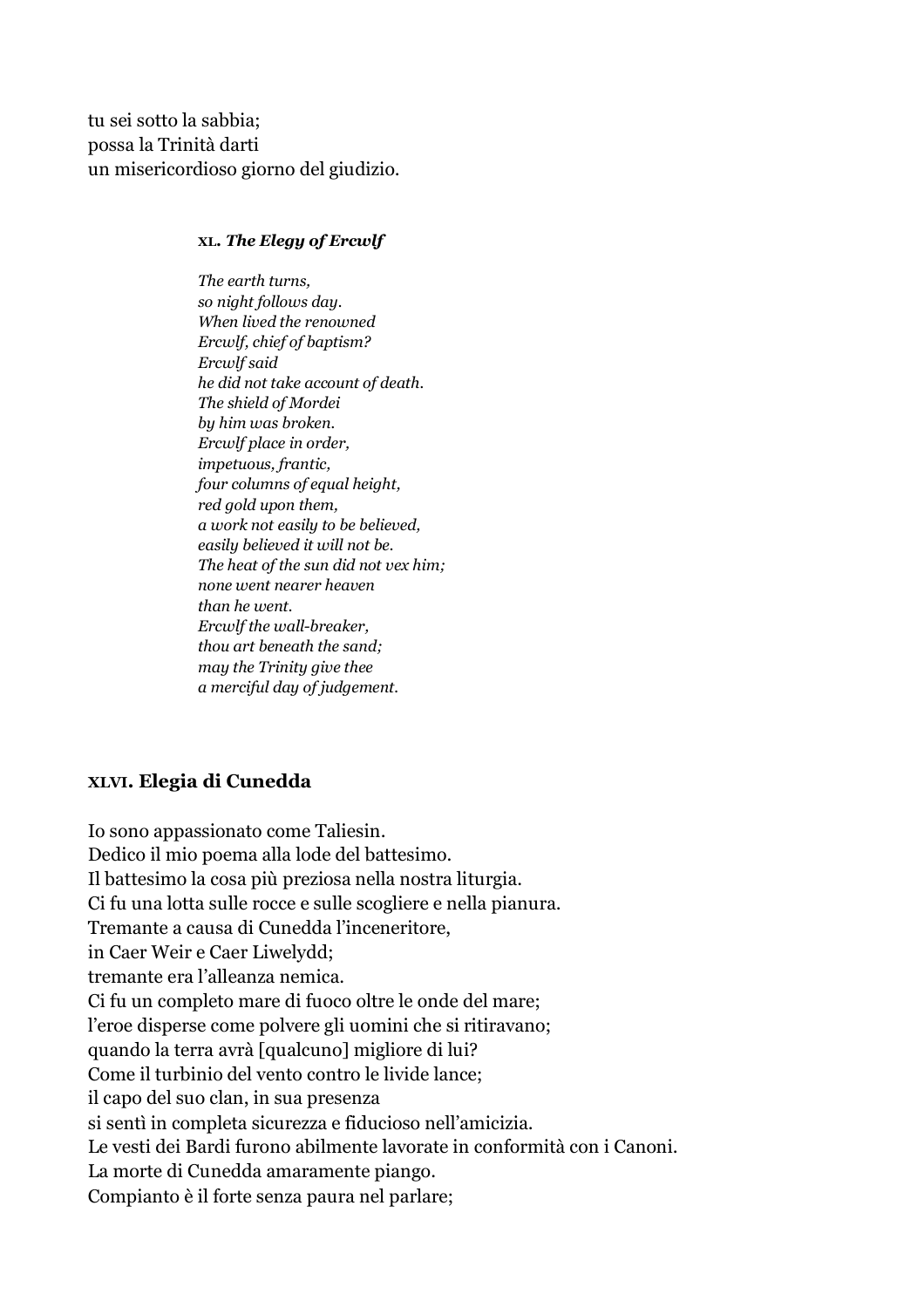avvezzo all'armonioso accordo, avvezzo a parlare con facilità, molto serio nei discorsi. Più duro di un osso verso i suoi nemici. La stirpe di Cunedda è la principale nel paese: essi mantennero la prima linea cento volte prima che la porta fosse abbattuta; sfidarono alla battaglia gli uomini di Bryneich; questi si fecero pallidi davanti a lui per paura delle sue armi, prima che una parte della terra lo ricoprisse. Come uno sciame di api che rapido si muove in un boschetto, i suoi servi non fecero il lavoro dei codardi. Non ci fu niente di più bello del palazzo e degli abiti di Cunedda. Dalla sommità della scogliera al mare che scorre senza limiti, nessuno mancò di mandrie di buoi. Lode abbondante ottenne dai bardi, e altre cose in gran numero Fu splendido nel provocare un tumulto con novecento maestosi cavalli. Davanti all'accampamento di Cunedda, fittamente radunate, ci furono mucche da latte in estate, e destrieri in inverno, intenso e brillante vino, e truppe di schiavi davanti alle porte. Fu diligente a mostrarsi amabile e nel dare un posto agli spettatori; un principe con l'aspetto di un giovane leone, raffinato al banchetto. Alla presenza del figlio di Edern i comandanti furono atterriti; ostentò ardimento smisurato, fu eminente nel sollevare qui lo scudo; uomini audaci furono i suoi capi. Io rispettosamente chiedo una parte del banchetto, e una ricompensa in vino.

Ciò che era stato difficilmente stabilito dinanzi a testimoni.

# **XLVI***. The Elegy of Cunedda*

*I am ardent as Taliesin. I dedicate my poem in praise of baptism. Baptism the most valuable thing in our worship. There was a contest on the rocks and cliffs and in the plain. Thrembling on account of Cunedda the burner, in Caer Weir and Caer Lliwelydd, trembling was the opposed league. There was a complete sea of fire beyond che sea-wave; the hero scattered like dust the retreat; shen shall the earth obtain a better than him? Like the whirl of the wind [was he] against che ashen spears; Chief of his clan, in his presence was complete security and trust in friendship.*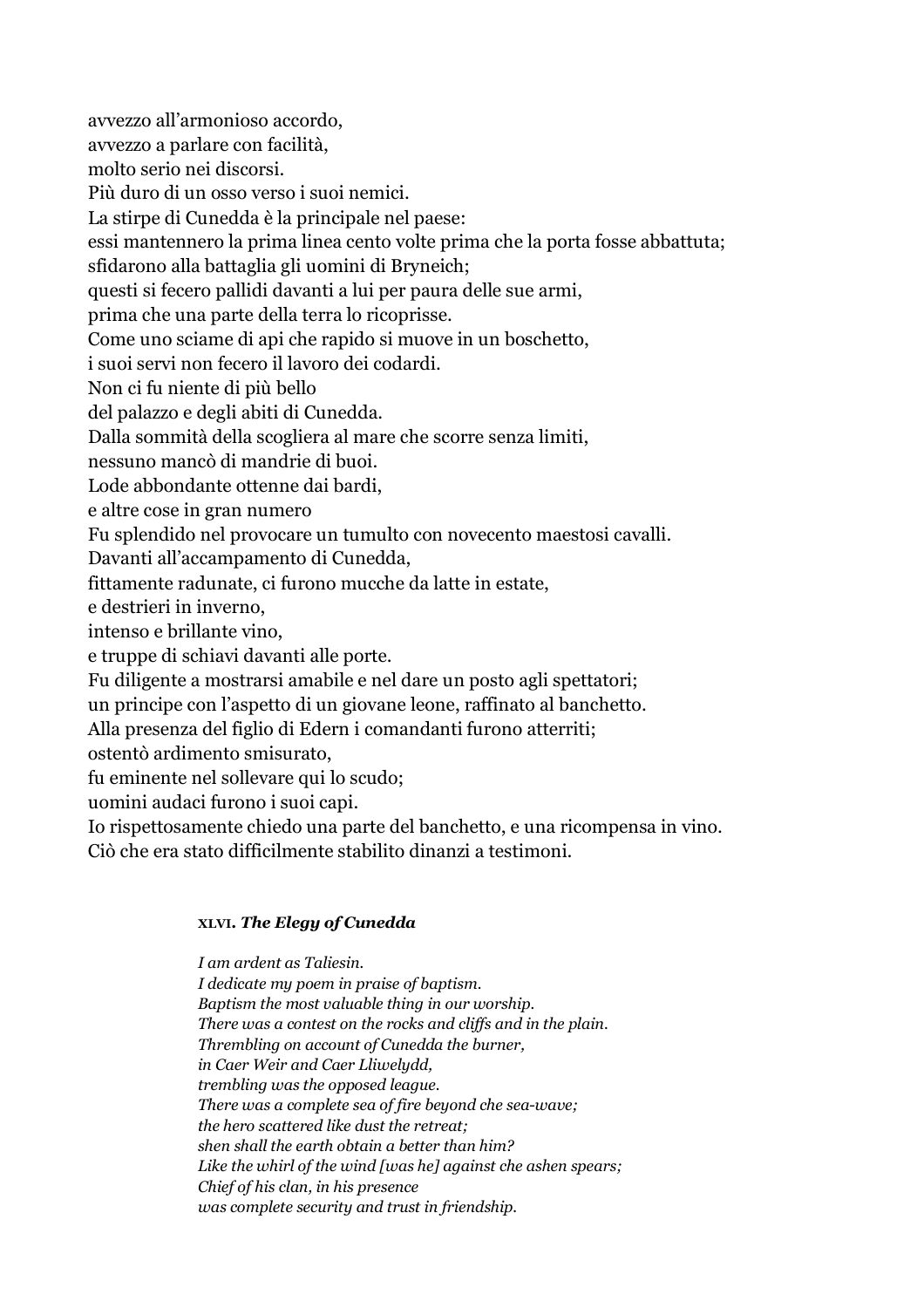*The garments of the Bards were skilfully wrought in conformity with the Canons. The death of Cunedda I bitterly lament. Lamented is the strong one fearless in speech; accustomed to harmonious accord, accustomed to speak with facility, very severe in discourse. Harder towards his enemies than bone. The tribe of Cunedda is the chief in the land: they kept the front rank a hundred times before the fence of the door was destroyed; they challenged the men of Bryneich to battle; they [the Bryneich] grew pale before him through fear of his arms, before a portion of earth was his covering. Like a swarm of bees swiftly moving in a thicket, his servants did not do the work of cowards. There was here nothing more beautiful hhan the palace and the robes of Cunedda. From the crest of the cliff to the freely flowing sea, none were wanting in herds of cattle. Praise of bards he obtained abundantly, and other things in great numbers. Wonderful was he in causing a tumult with nine hundred stately horses. Before the encampment of Cunedda, thickly clustering round, were milch cows in summer, and steeds in winter, bright and shining wine, and troops of slaves before the doors. He was diligent in showing kindness and giving a place to spectators; a prince with the countenance of a young lion, graceful at the banquet. In the presence of the son of Edern chieftains were terrified; he displayed unrestrained boldness, he was eminent in uplifting the shield here; valiant men were his chiefs. I respectfully request a share of the banquet, and a recompense in wine. This has been with difficulty restored from testimony.*

## **LV. Il grande canto del mondo**

Loderò mio Padre, mio Dio, mia forza, che mi ha dato (infuso), nella mente, anima e ragione e ha fatto perché ne traessi vantaggio i miei sette sensi e fuoco e terra, e acqua e aria e nuvole e fiori e vento e alberi. Di altre capacità di ragionamento mio Padre mi ha fatto dono: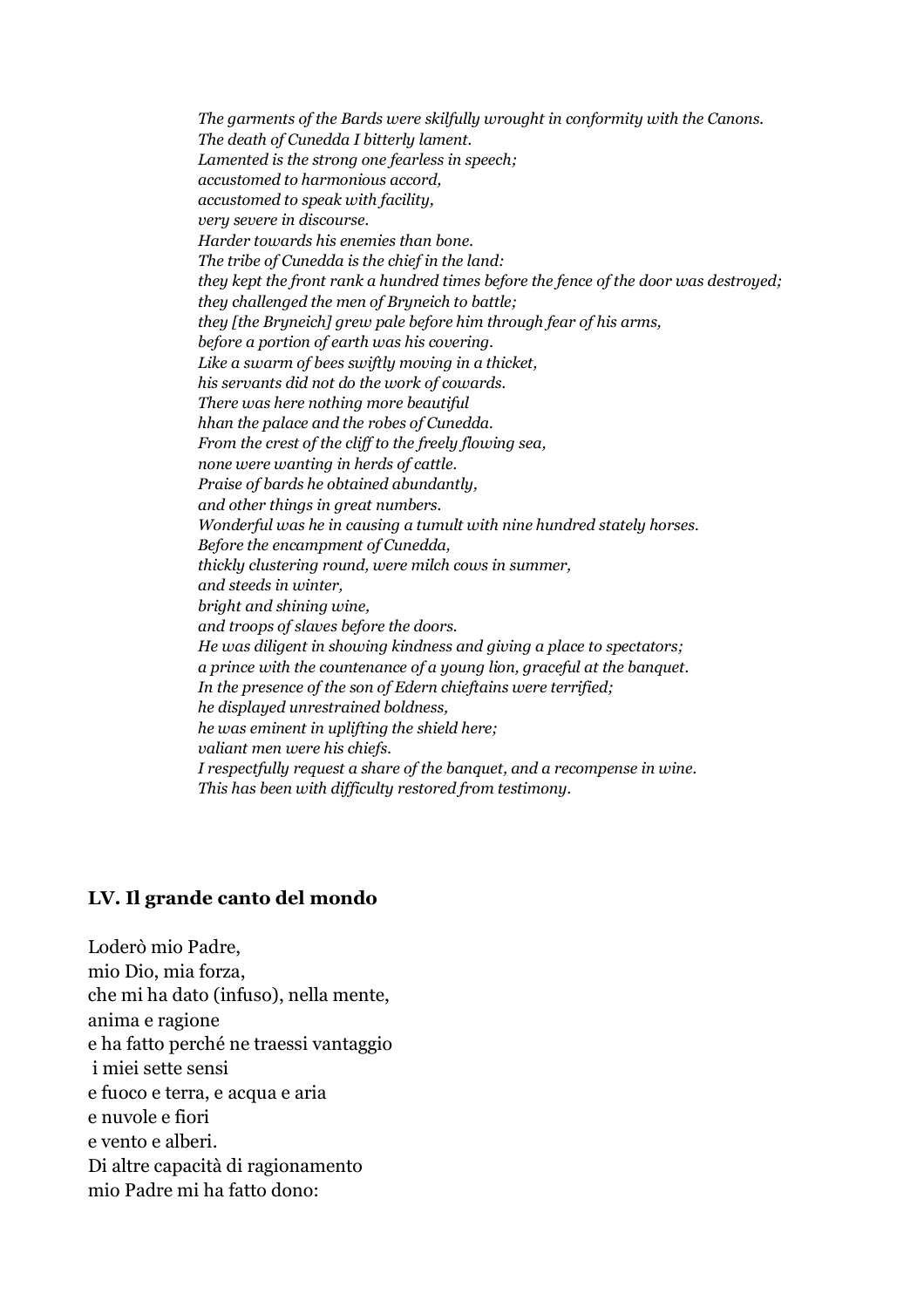una è l'intuizione la seconda è il sentimento la terza è la parola la quarta è il gusto la quinta è la vista la sesta è l'udito la settima è l'odorato. Come accennato prima, ci sono sette firmamenti, su in alto le stelle, e tre divisioni del mare il mare [le cui onde] battono le rive [su ogni lato] il mare è veramente prodigioso esso circonda completamente la terra. Dio fece [il firmamento] lassù per i pianeti fece il Sole fece la Luna fece Marte (Marca) fece Mercurio (Marcarucia) fece Venere fece Venerus fece Seuerus e il settimo è Satwrnus. Il buon Dio divise la terra in cinque zone finchè durerà una è fredda anche la seconda è fredda e la terza è calda e nociva ai fiori sgradevole e poverissima la quarta è il Paradiso in essa saranno ammessi i popoli la quinta è temperata la parte più piacevole dell'universo, essa è divisa in tre parti citate nella canzone. Una è l'Asia la seconda è l'Africa la terza è l'Europa benedetta con il battesimo e durerà fino al giorno del giudizio e tutti i più malvagi saranno giudicati. Veramente grande è la mia Musa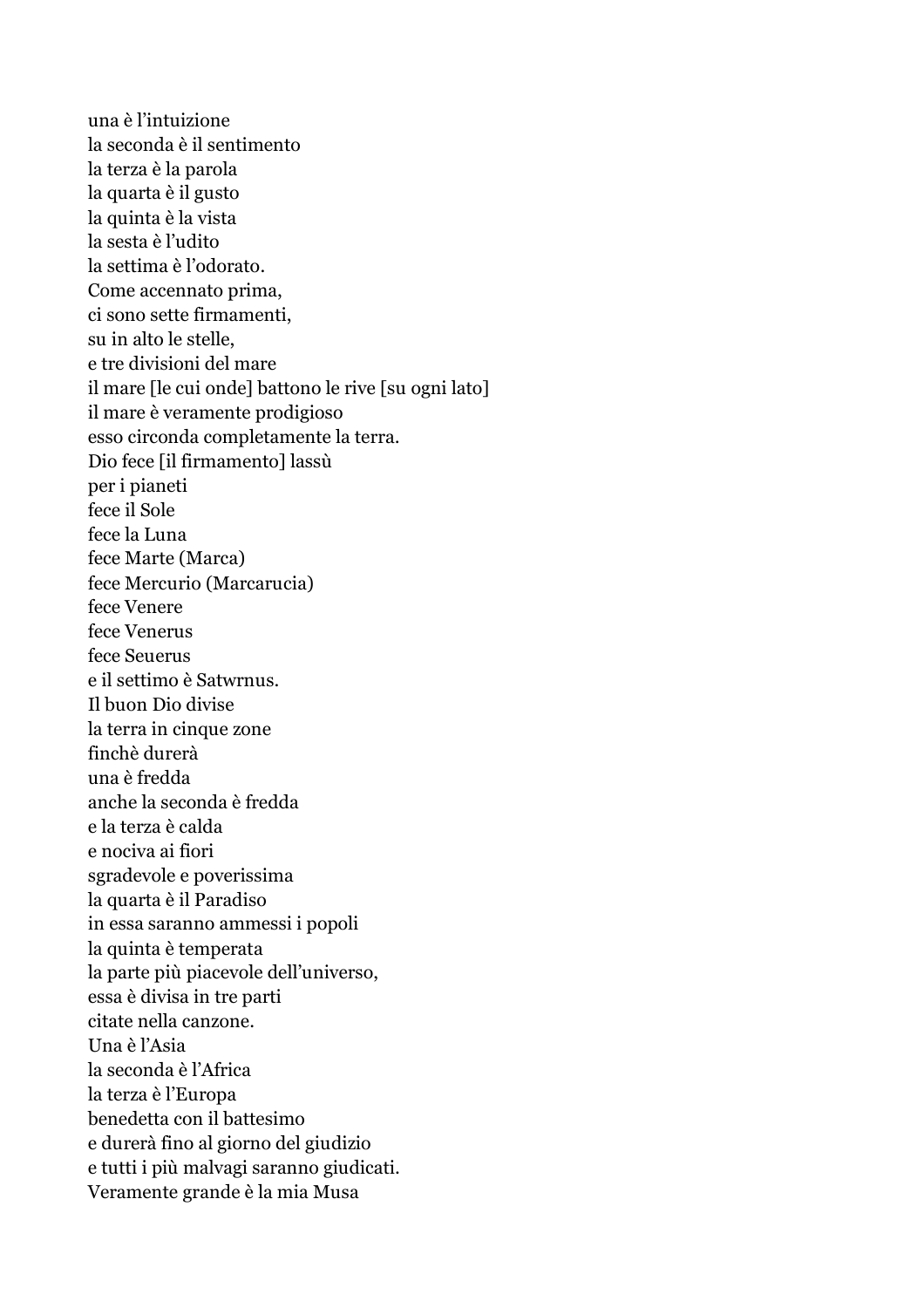nel farmi lodare il mio Re. Io sono Taliesin E parlo con voce profetica continuando fino alla fine per la liberazione di Elphin.

#### **LV***. The Greater Song of the World*

*I praise my Father, my God, my strength, who has given me in my head soul and reason, and has made for my advantage my seven senses, and fire and earth, and water and air, and clouds and flowers, and wind and trees. Other reasoning faculties my Father has endowed me with: one is perceiving, the second is feeling, the third is speaking (?), the fourth is tasting, the fifth is seeing, the sixth is hearing, the seventh is smelling. As before mentioned, seven firmaments there are high above the stars, and three divisions of the sea. The sea is beating on all sides; the sea is very wonderful; it entirely surrounds the earth. God made the (firmament) above for the planets. He made the sun (Sola); he made the moon (Luna); he made Mars (Marca), and Mercury (Marcarucia); he made Venus; he made Venerus; he made Seuèrus, and seventhly Satwrnus. The good God made five zones to the earth for as long as it shall last; one is cold, and the second is cold, and the third is hot, and injurious to flowers, disagreeable and destitute. The fourth is Paradise,*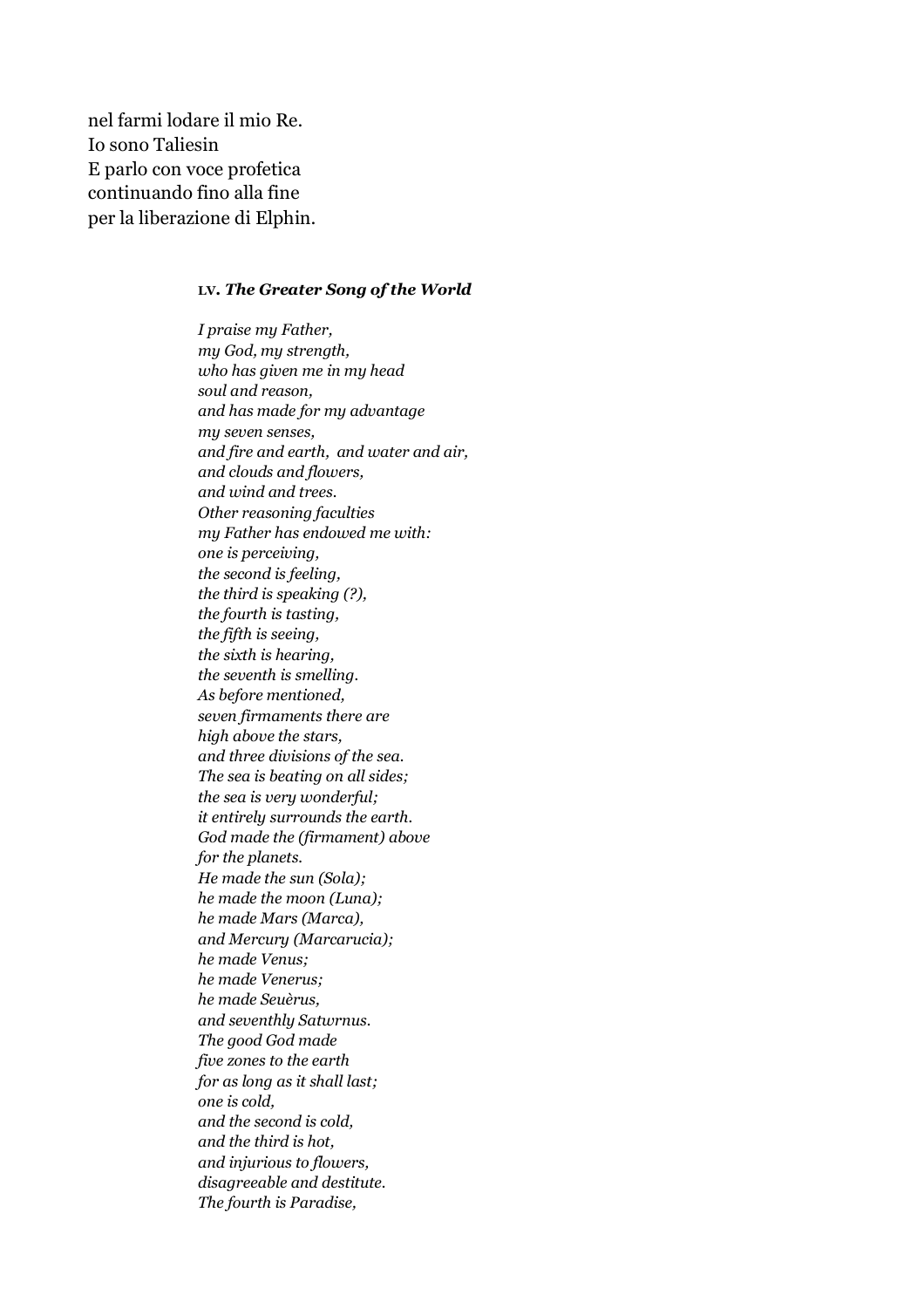*the people shall be admitted to it. The fifth is the temperate, the pleasantest part of the universe; it is divided into three parts, mentioned in song. The one is Asia, the second is Africa, the third is Europe blest with baptism: it shall last till the day of judgment, and all wickedness shall be judged. Very great is my Muse in praising my King. I am Taliesin, I speak with a prophetic voice, continuing until the end for the deliverance of Elphin.*

# **LVI. Il piccolo canto del mondo**

La canzone ho cantato, io canto del mondo ancora un giorno. Molto rifletto e ansiosamente valuto. Mi rivolgo a coloro che sono Bardi, visto che non mi è stato svelato che cosa sostiene il mondo, perché non cade sulle stelle: o, se dovesse cadere, su cosa cadrebbe chi potrebbe sostenerlo? Il mondo, grande la sua distruzione, quando va in rovina eppure è certo. Il mondo, grande è la meraviglia che non cada su un lato. Il mondo, grande la sua perfezione, veramente grande la sua condizione immobile. Taliesin questo cantò.

#### **LV***. The Greater Song of the World*

*The song I have sung, I sing of the world one day more. Much I reason, and anxiously consider.*